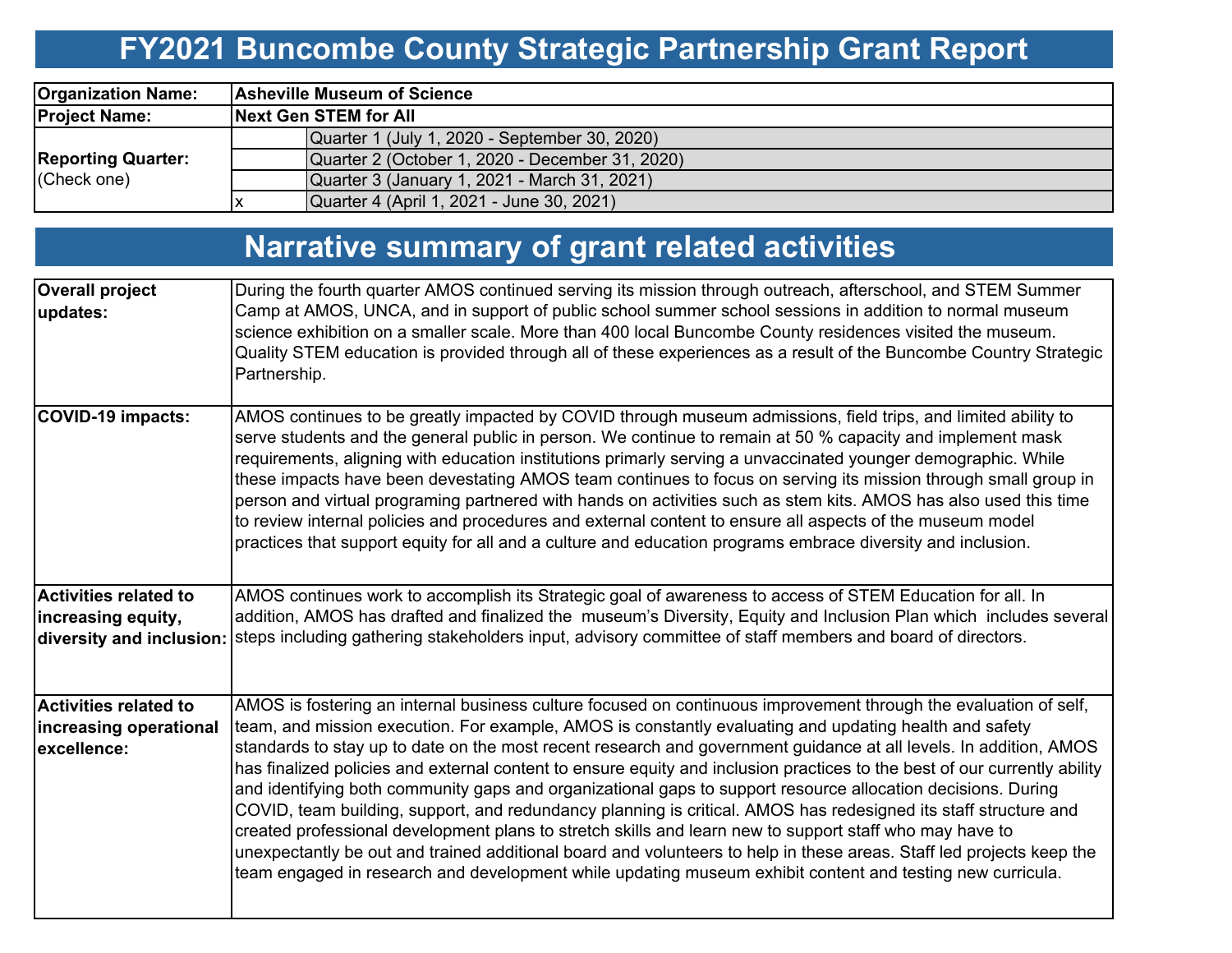## **FY2021 Buncombe County Strategic Partnership Grant Report**

| <b>Organization Name:</b>                |    | <b>Asheville Museum of Science</b>              |  |  |  |  |  |
|------------------------------------------|----|-------------------------------------------------|--|--|--|--|--|
| <b>Project Name:</b>                     |    | <b>Next Gen STEM for All</b>                    |  |  |  |  |  |
|                                          |    | Quarter 1 (July 1, 2020 - September 30, 2020)   |  |  |  |  |  |
| <b>Reporting Quarter:</b><br>(Check one) | 10 | Quarter 2 (October 1, 2020 - December 31, 2020) |  |  |  |  |  |
|                                          |    | Quarter 3 (January 1, 2021 - March 31, 2021)    |  |  |  |  |  |
|                                          |    | Quarter 4 (April 1, 2021 - June 30, 2021)       |  |  |  |  |  |

#### **Progress toward annual goals**

|                                                                            | Please only include new data for the specific quarter |                  |                  |                  |                  |                                          |
|----------------------------------------------------------------------------|-------------------------------------------------------|------------------|------------------|------------------|------------------|------------------------------------------|
| <b>Measure</b>                                                             | <b>Annual Goal</b>                                    | <b>Quarter 1</b> | <b>Quarter 2</b> | <b>Quarter 3</b> | <b>Quarter 4</b> | <b>Progress</b><br>toward Annual<br>Goal |
| # of curriculum kits created                                               | 48                                                    | $\Omega$         | 50               | 1950             | 102              | 2102                                     |
| # of Buncombe County field trip visitors and/or<br>Zoom classroom visitors | 6,600                                                 |                  | 1000             | 2050             | 28               | 3079                                     |
| $\#$ of students visited by outreach                                       | 150                                                   | 143              | 23               | 65               | 251              | 482                                      |
| # of students served through after-school and<br>community programs        | 280                                                   | 17               | 111              | 92               | 16               | 236                                      |

**Comments:**